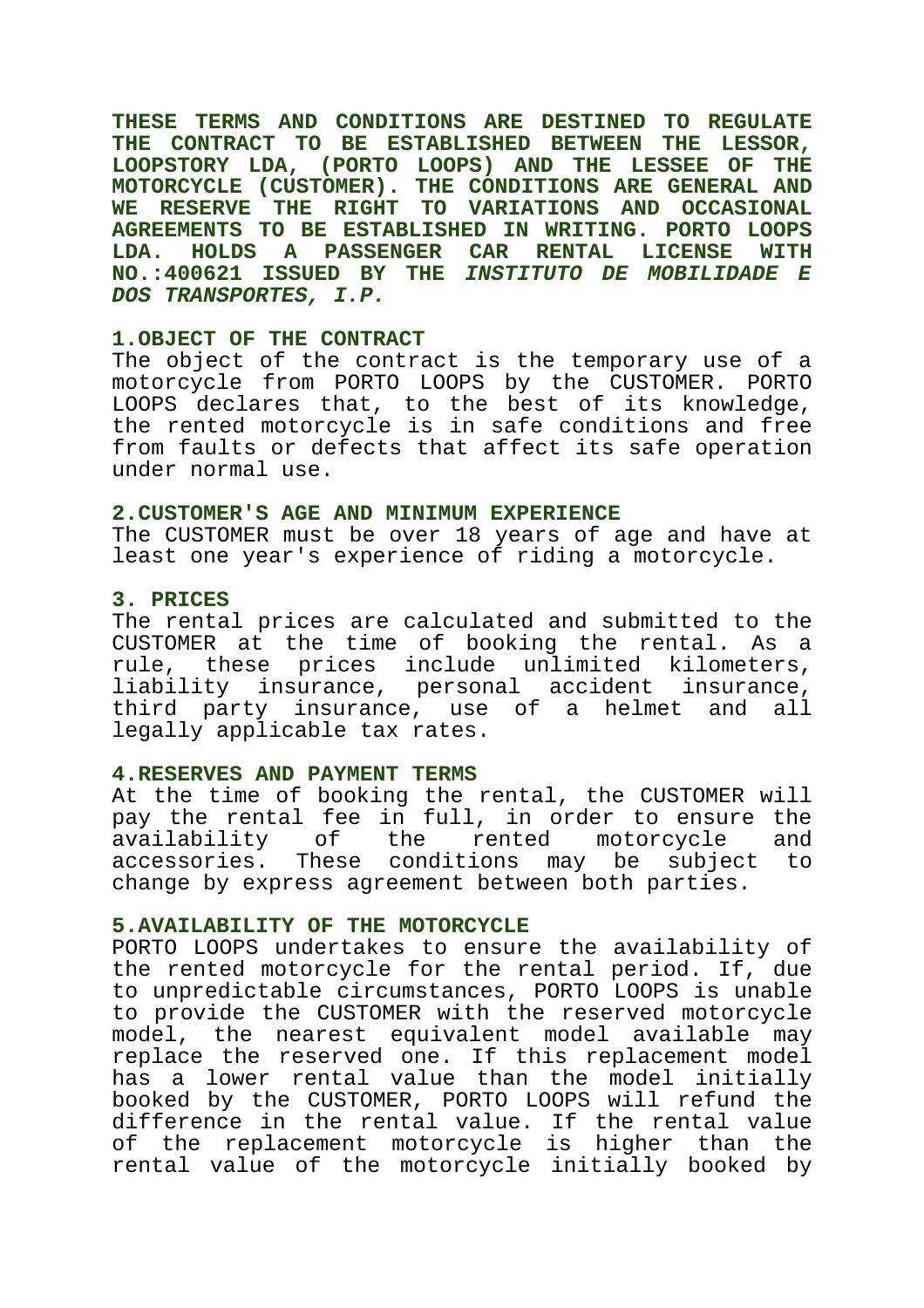the CUSTOMER, the difference will not be borne by the CUSTOMER.

## **6. CANCELLING**

If the CUSTOMER cancels their reservation more than 15 days in advance of the rental start date, PORTO LOOPS will refund the total amount of the reservation. If the cancellation is made between 7 and 15 days before the starting date of the rental, PORTO LOOPS will refund 50% of the reservation value. If cancelled 7 days before starting date, there will be no refund. Any cancellation must be made in writing. If the cancellation is partial, i.e. if the CUSTOMER wishes to cancel only a few days of their rental period, the same cancellation policy will apply to the cancelled days.

If the cancellation of the reservation is the responsibility of PORTO LOOPS, the CUSTOMER will be reimbursed the total amount paid; PORTO LOOPS will not be held responsible for any additional costs that the CUSTOMER may have incurred. These conditions may be subject to change, by express agreement between both parties.

### **7.DELIVERY AND RETURN**

These are planned at PORTO LOOPS' headquarters, at Avenida Rodrigues de Freitas, 325, 4000-507 Porto, during office hours, from Monday to Saturday from 9 a.m. to 7 p.m. Deliveries can be scheduled on Sundays with appointments setup at least 24 hours before the start of the rental.

### **8.RENTAL TERM**

The rental ends on the day, time and place established in the particular terms of the contract. If the CUSTOMER wishes to extend the rental period, they must contact PORTO LOOPS at least 24 hours in advance. PORTO LOOPS may or may not authorize the extension. If PORTO LOOPS does not authorize the extension, and the CUSTOMER does not return the motorcycle and accessories on the established day, time and place, the disappearance of the motorcycle will be reported to the authorities and punished civilly and criminally.

# **9.RESPONSIBILITY OF PORTO LOOPS**

PORTO LOOPS must deliver the motorcycle in correct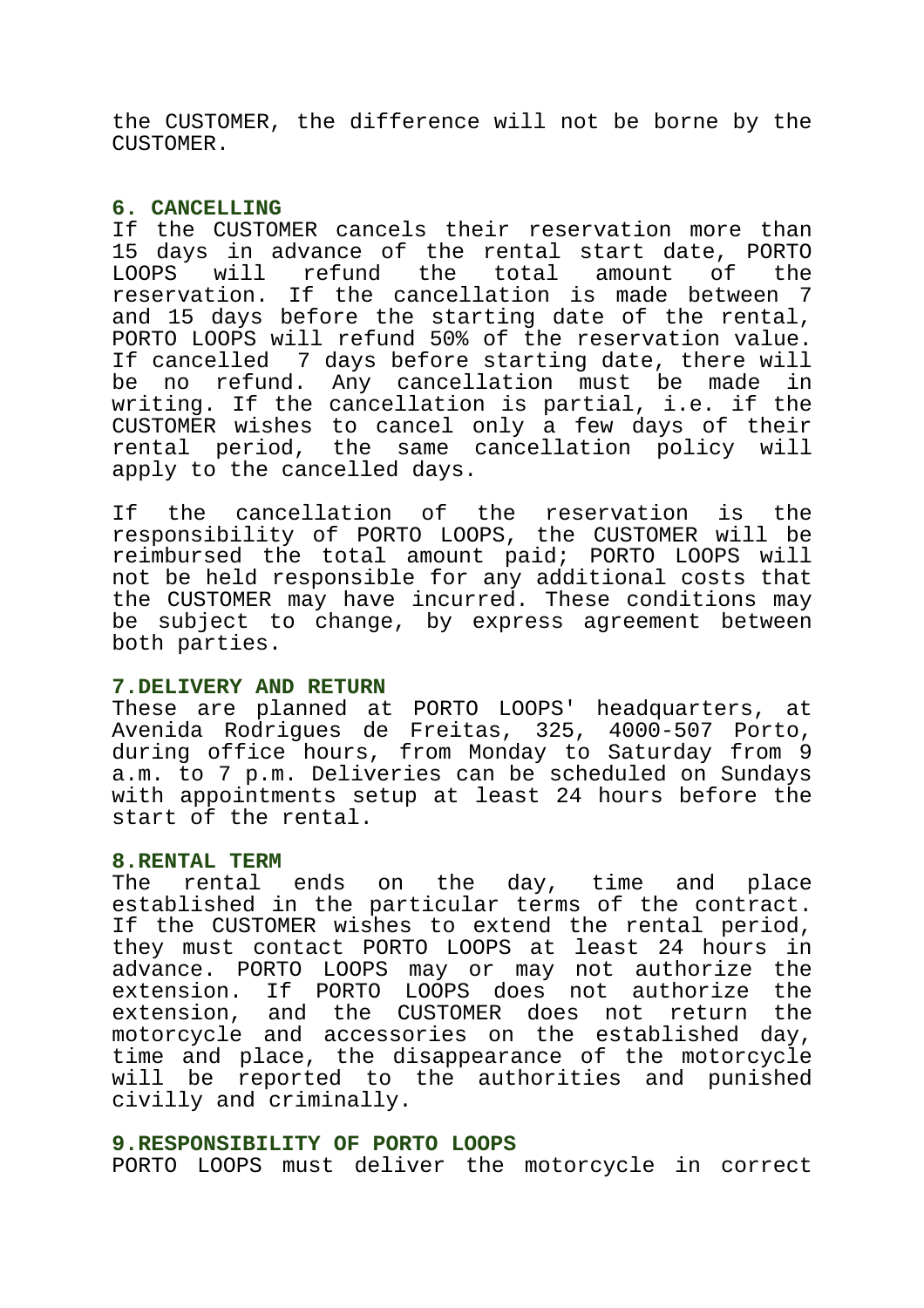and safe technical conditions for circulation. The CUSTOMER must also receive the vehicle documents, chosen accessories and tools. PORTO LOOPS must check and accept existing damage that is defined in writing on the damage form as part of the delivery procedure. If, even without the CUSTOMER's fault, any repair is necessary during the rental period in order to ensure the operation or proper functioning of the motorcycle, the CUSTOMER must receive the consent of PORTO LOOPS before proceeding with the repair. Other claims are excluded, regardless of any legal reason, unless the loss or damage to the CUSTOMER is attributed to serious or intentional negligence on the part of PORTO LOOPS.

# **10.CUSTOMER'S RESPONSIBILITY**

The CUSTOMER is responsible for ensuring that they are legally qualified to ride a motorcycle. A valid license must be presented by the CUSTOMER. This license must be valid in the countries where the CUSTOMER will ride the motorcycle.

The CUSTOMER is responsible for all fines, penalties and legal charges for traffic irregularities or other legal infringements during the period in which they rent the motorcycle. PORTO LOOPS will charge the CUSTOMER any fine the CUSTOMER accrued during the rental, and has the responsibility to inform the authorities of the identity and other information of the CUSTOMER.

It is the CUSTOMER's responsibility to ensure that the rented motorcycle:

1. a) will be used according to the manufacturer's recommendations

2. (b) will be used in full compliance with the Highway Code of the countries in which it will be used.

1. (c) shall not be used negligently.

2. (d) shall not carry more passengers than its approved capacity allows

1. (e) shall not be used in races or competitions

2. (f) shall not be used for illegal purposes

3. (g) shall not carry more weight than is permitted by its manufacturer.

4. h) shall not be used by anyone except the CUSTOMERS declared in the rental agreement.

1. (i) shall not be used if its mechanical condition is considered unsafe.

(j) shall not be used after consumption of drugs, alcohol, or other narcotic substances.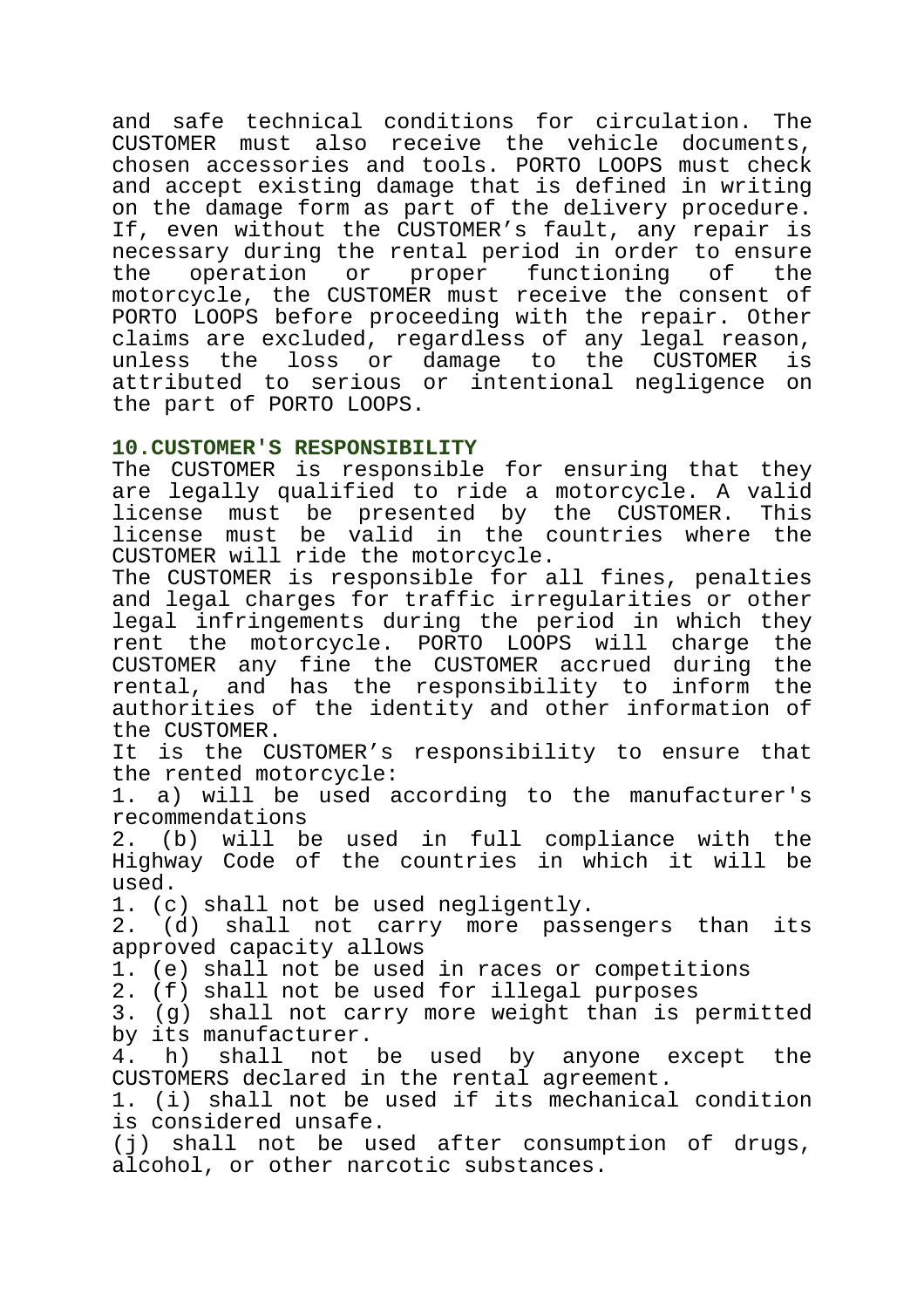1. l) shall not be used when the CUSTOMER's physical condition is impaired by fatigue or illness. Failure to comply with any of the rules listed above will result in the CUSTOMER being held responsible for the total value of the motorcycle and accessories as new, and the immediate cancellation of the CUSTOMER's insurance.

# **11. RENTAL DEPOSIT**

Each motorcycle model has a specific deposit value that can be left as a cash deposit at the beginning of the rental, or through a Credit Authorization on the Customer's Visa or MasterCard credit card.

At the end of the rental contract, the compensation for any damage to the motorcycle and accessories will be deducted from the deposit and the remainder returned to the CUSTOMER. In case of an accident where insurance participation has been demanded, or in case of failures or damages verified at the moment of delivery of the motorcycle to PORTO LOOPS, the totality of the deposit will be charged to the CUSTOMER until the resolution of the process. After the insurance company's valuation and responsibility determination, the CUSTOMER will be reimbursed the remainder of the deposit in case of damage costs inferior to the total amount of the deposit. If the value of the damages is higher than the deposit amount, the CUSTOMER will have to pay the remaining amount to cover the total cost of the repairs and/or replacement of the motorcycle and/or accessories.

# **12. INSURANCE**

The rental prices include compulsory civil liability insurance valid in Portugal. The CUSTOMER is responsible for assuming the costs of repair and replacement for any damage suffered by the motorcycle. In all the following cases the conditions of the Insurance will be annulled, and the CUSTOMER will be held responsible for the totality of the damages caused to the rented motorcycle, if:

- The CUSTOMER abandons the location of an accident in which he has been involved.

The CUSTOMER does not immediately report to the Authorities and PORTO LOOPS the theft or disappearance of the motorcycle or accessories.

- The rented motorcycle is intentionally damaged by the CUSTOMER or by someone for whom the CUSTOMER is responsible.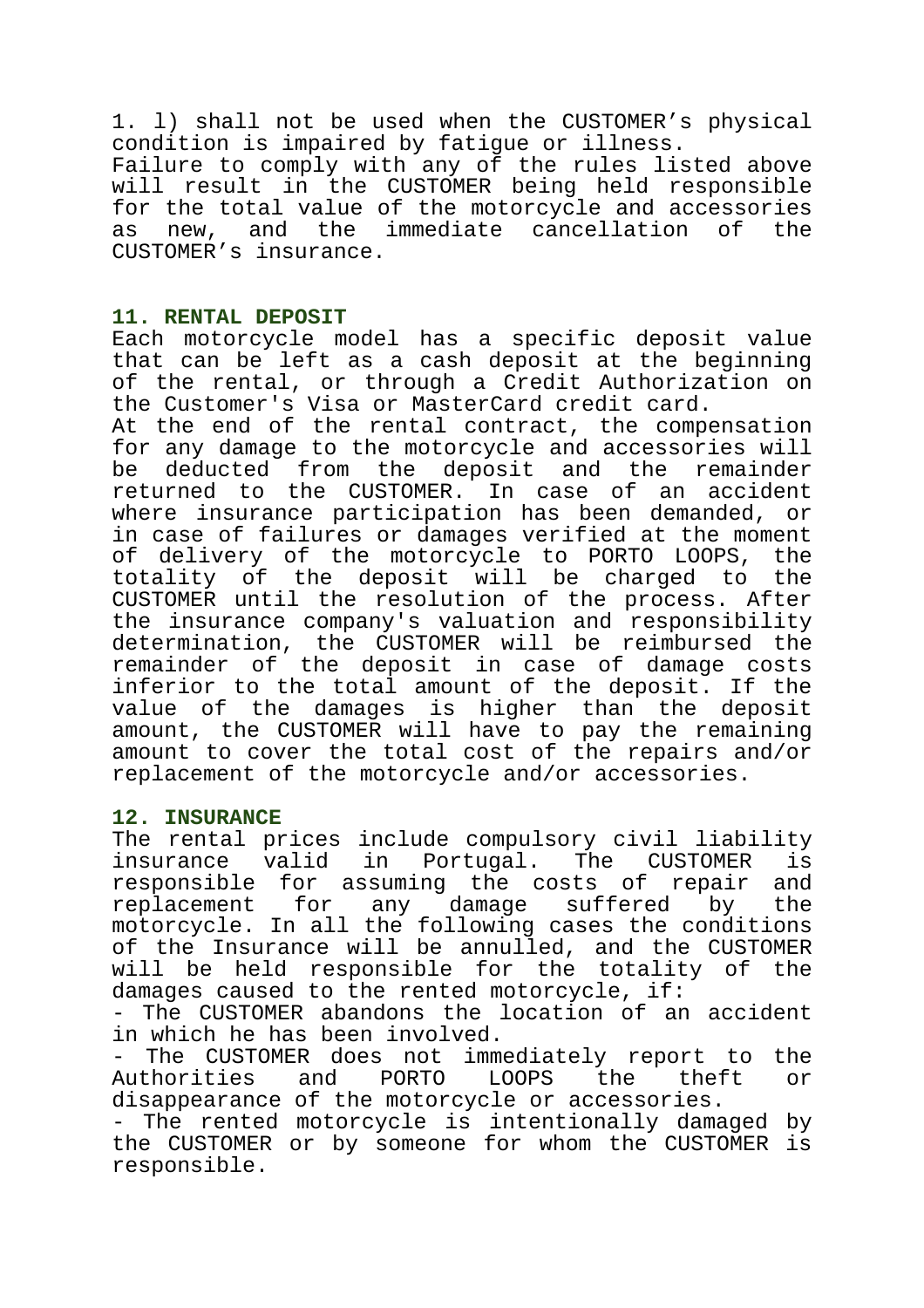- The motorcycle gets involved in an accident, and the CUSTOMER does not notify PORTO LOOPS as soon as possible.

- The motorcycle is ridden under the effects of alcohol, drugs, narcotics or other narcotic substances.

- The motorcycle is ridden in areas not authorized by PORTO LOOPS, such as unpaved roads and racing circuits.

If they do not comply with the requirements stipulated in point 10 of these Terms, relating to the Customer's Responsibility.

# **12a) INSURANCE**

The insurance included in the rental price is as follows:

Insurance against third parties; Civil liability of 7.290.000,00€. The CUSTOMER is responsible for the payment of the costs of the damages caused to the rented vehicle.

## **13.ADDITIONAL EXPENSES**

Optional accessories, helmets and motorcycle equipment, are not covered by insurance, the costs for repair or replacement for damage, loss or theft will be borne directly by the CUSTOMER.

All notifications of fines, penalties, and infractions from the CUSTOMER which are received by PORTO LOOPS, will be added to an administrative fee of 40€ borne by the CUSTOMER.

# **14. FUEL**

The motorcycle is rented by PORTO LOOPS with a full fuel tank, and must be returned in the same way. The return of the motorcycle without the full fuel tank will result in the payment of an additional 25€ fee.

The motorcycle will be delivered by PORTO LOOPS to the CUSTOMER with tires, brake pads and its general maintenance plan executed by the network of official dealers, ready for a normal use and in perfect condition. In the case of rental periods longer than 7 days, the CUSTOMER is responsible for checking the oil level and brake pads, and report to PORTO LOOPS in case of heavy wear.

## **15.MECHANICAL FAILURE**

In case of a mechanical failure, the CUSTOMER must contact PORTO LOOPS, informing their location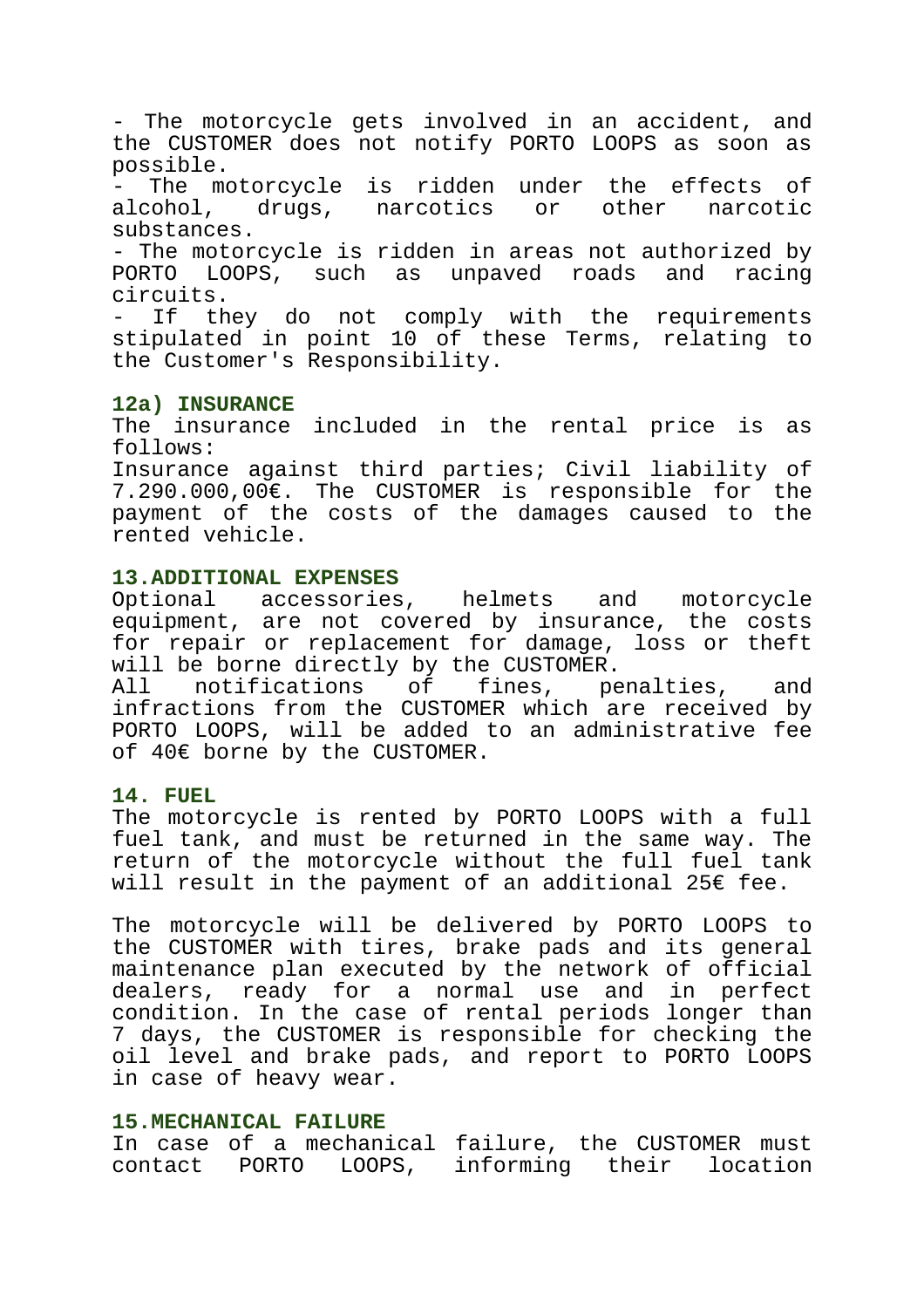precisely and with detailed information about the failure. If repairs are necessary and possible, the CUSTOMER must obtain PORTO LOOPS' consent before proceeding with the repairs. If repairs are not possible, PORTO LOOPS will try to replace the damaged motorcycle in the minimum possible time. PORTO LOOPS will reimburse the rental amount corresponding to the period during which the motorcycle was immobilised due to the possible failure. If for any reason a vehicle replacement is not possible, PORTO LOOPS will reimburse the CUSTOMER for the unused rental days. PORTO LOOPS is not responsible for lost time due to accidents or mechanical failures that may delay or stop the holiday or travel plans of the CUSTOMER. In case of mechanical failures caused by falls, accidents or negligent use of the CUSTOMER, the replacement motorcycle and the reimbursement for immobilization of the motorcycle are excluded.

# **16.PROCEDURE IN CASE OF ACCIDENT OR DAMAGE**

In case of an accident or damage to the motorcycle, the CUSTOMER is obliged to immediately notify PORTO LOOPS. Towing and/or repair services should only be called when PORTO LOOPS' consent is obtained. The police and other rescue services must be notified immediately in the event of an accident. Evidence must be secured and an insurance declaration must be completed together with each of the other drivers involved. The CUSTOMER must write down their names, address, telephone number, driving licence number and issuing authorities, make, model, colour and registration of vehicles, insurance details (insurance company and policy number). Witness contacts, braking marks, and all information that contributes to the correct and complete clarification of the sequence of events should also be collected.

# **17 TERRITORY**

Liability and insurance for shock or collision are valid in Portugal. Driving in other countries is not permitted. If PORTO LOOPS becomes aware of an unauthorized exit of the authorized territory, the contract conditions are violated, resulting in the immediate cancellation of the insurance and the CUSTOMER's responsibility for all damages and theft that may occur outside the territory authorized by PORTO LOOPS, up to the total value of the motorcycle and accessories as new.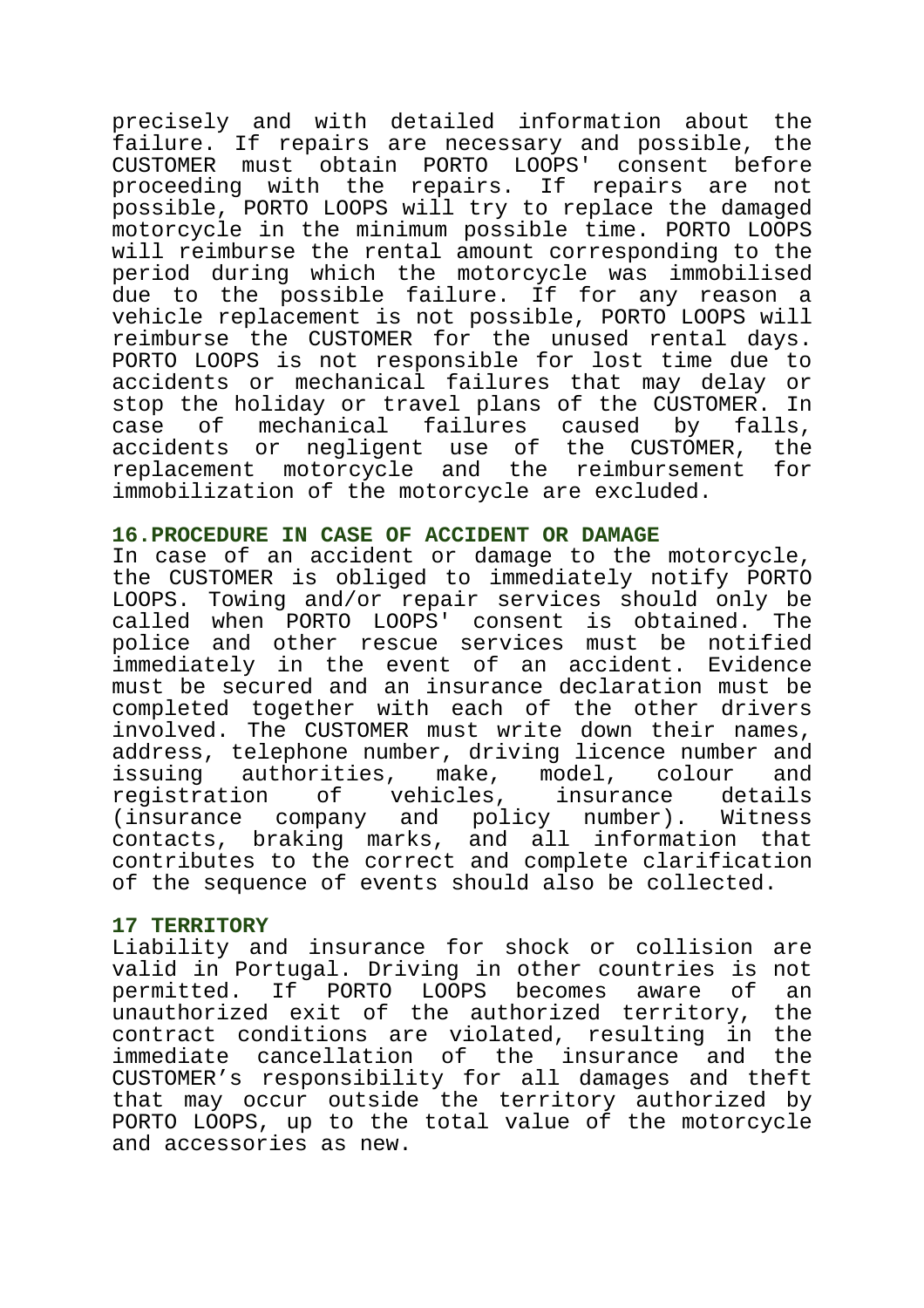### **18. ROAD TOLLS**

PORTO LOOPS motorcycles are not prepared or authorized to use ViaVerde or SCUTS lanes, so when using motorways all costs will be charged to the CUSTOMER; additionally an administrative fee of 40 euros will also be charged.

### **19. KEYS**

PORTO LOOPS will deliver the keys corresponding to the operation of the motorcycle. No duplicates will be provided, the CUSTOMER is responsible for the safe-keeping of the keys during the rental period and must return all the keys at the end of the rental. PORTO LOOPS is not responsible for damages resulting from the loss, theft or damage caused to the keys that may cause the interruption or premature end of the hired rental period. The loss of a key incurs a key replacement fee of €300.

### **20.DOCUMENTATION**

PORTO LOOPS will deliver all the necessary documents for the circulation of the vehicle, namely, a copy of the rental contract, registration, proof of ownership and proof of insurance. The CUSTOMER is responsible for the safe-keeping of this documentation during the rental period and must return all documents at the end of the rental. The loss of any of these documents will incur a document replacement fee of €100 per document.

## **21.SCREENING**

For safety reasons, PORTO LOOPS may install tracking devices on motorcycles. Any attempt to disassemble or damage these devices will be reported to the authorities and punished by Criminal Law.

### **22.INTERNATIONAL BODIES**

PORTO LOOPS reserves the right to denounce contractual non-compliance in the regulatory bodies of the CUSTOMER's country of origin, namely Serasa, SPC, Tax Authority and mediating bodies of the European Union.

### **23.COMPETENT COURT**

Both the CUSTOMER and PORTO LOOPS agree that any dispute arising from this contract will be settled